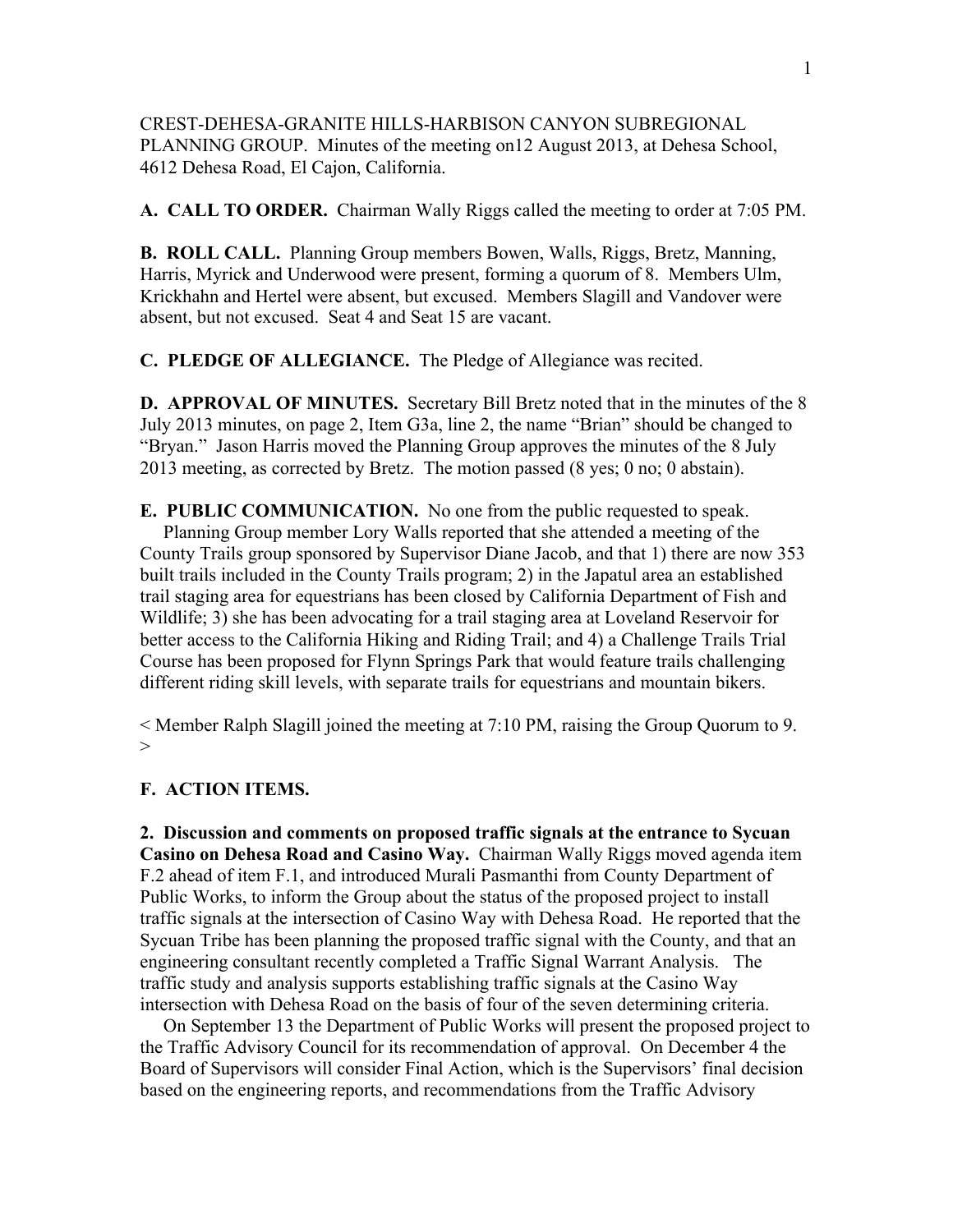Council, the Subregional Planning Group and others. The Indian Gaming Local Community and Business Council awarded \$250,000 to the County, to fund half of the cost of implementing the Dehesa Road-Casino Way traffic signal project. The Sycuan Tribe would contribute \$250,000 to complete funding for the project, if the County Board of Supervisors approves the project.

 Mr. Pasmanthi also discussed planning for safety improvements at the intersection of Dehesa Road and Harbison Canyon Road. He said the Board of Supervisors has approved the future funding for signalization at this intersection, and that there is an existing \$800,000 agreement with the Sycuan Tribe that is committed to this project. The total project for this intersection includes a right turn pocket on Dehesa Road going eastbound, straightening of curves on Dehesa Road going westbound, and installation of traffic signals. Currently available funds are only enough for the design and construction of the road improvements, but not also for the traffic signals.

 Planning Group members discussed community concerns about improving safety at the Dehesa Road intersections with Casino Way and Harbison Canyon Road, including the Dehesa Valley Community Council proposal to establish blinking warning lights at the Dehesa Road intersection with Harbison Canyon Road. The change of community character and loss of rural qualities associated with replacing stop signs with traffic signal lights was also discussed.

This agenda item did not include any Planning Group action.

**1. Emergency egress from Crest, discussion and possible action (Slagill).** Planning Group member Ralph Slagill opened a discussion among Group members, and including David Richardson, resident from Crest, about the use of Suncrest Road, SC 1960, as an emergency egress road for the Crest community. Partial grading of the road has been done by the County, and by San Diego Gas and Electric; a middle section of the road still need to be graded; details concerning proper signage, potential liability for signage issues, agency protocols for opening the locked gates, etc. are under discussion by the involved landowners.

 David Richardson suggested that all of the documents and correspondence, etc., concerning the legal designation, maintenance and management of Suncrest Road as an emergency egress road for the Crest community should be collected and maintained for public reference at the Crest library. He also described how Suncrest Road is currently identified as an "Emergency Fire Access" road in the Community Plan and in other documents and correspondence, and how this wording could be changed to "Emergency Egress Road," and then be an officially designated category of road that is eligible for funding for improvements from the State Responsibility Area fire prevention programs. He said the Crest Community Association will send a letter to the Planning Group requesting its support and attention towards changing the wording in the Community Plan to "Emergency Egress Road" for the designation of Suncrest Road, SC 1960.

 Chairman Riggs said he would contact the appropriate County staff person in order to effect a change in the wording in the Community Plan from "Emergency Fire Access" to "Emergency Egress Road" for referring to Suncrest Road, SC 1960.

## **G. GROUP BUSINESS.**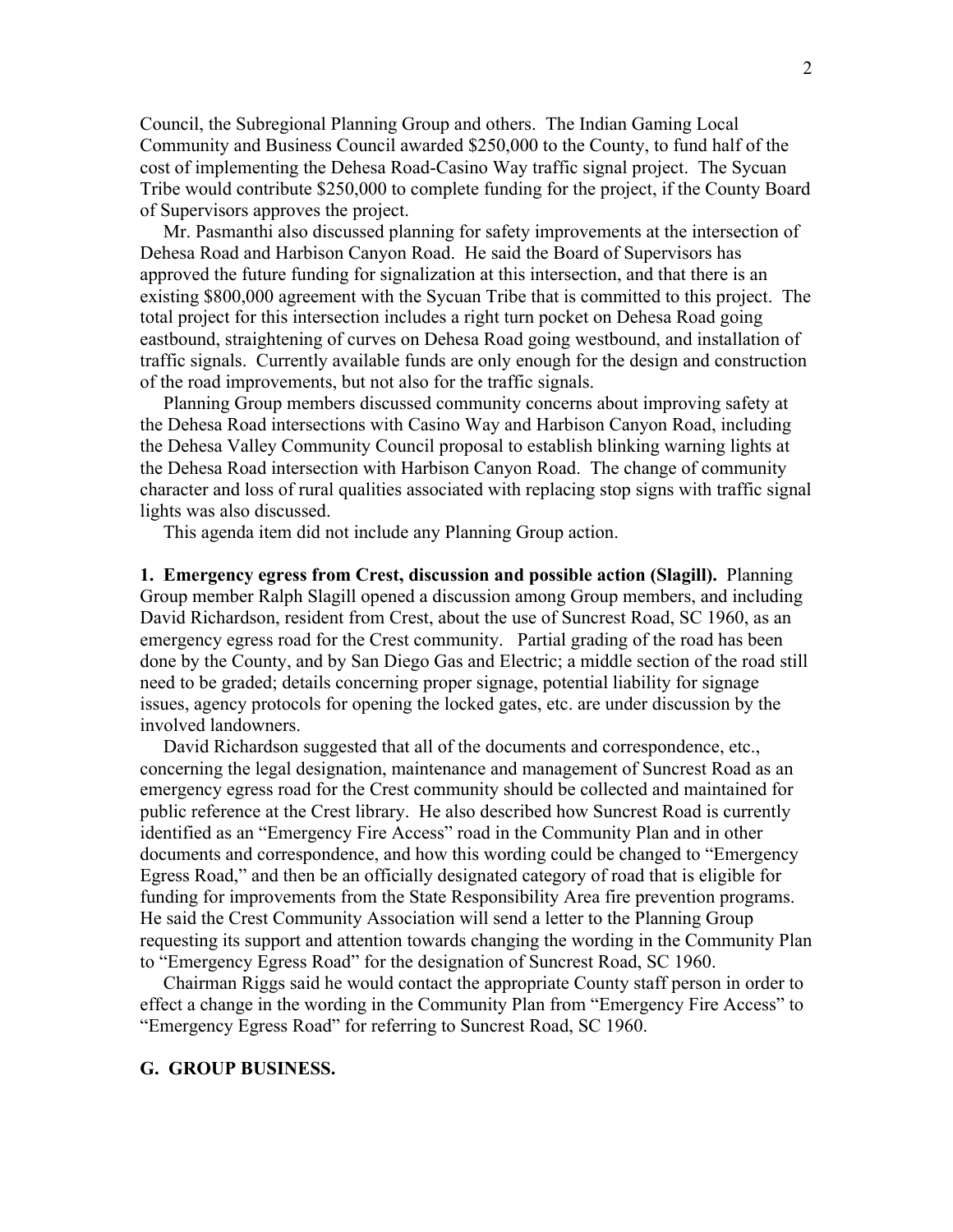**1. Announcements and correspondence.** Mary Manning, Harbison Canyon, distributed a handout announcing a town hall meeting on Wednesday, August 14, at 7 PM, Old Ironsides Park, to learn about the County Fire Authority (CFA) proposal to withdraw fire service funding if San Diego Rural Fire Protection District chooses to remain an independent fire district and not merge with CFA. She also announced that August 13 would be the groundbreaking date for construction of the sleeping facility addition to the Harbison Canyon Fire Station.

 Chairman Riggs announced he received an email from a community resident concerning paving in possible designated Open Space associated with the Bongiovoni Project, TPM 21080, but suspects this is probably a case of confused circumstances. He will check on the circumstances of the situation.

**1a. Letter from Department of Parks and Recreation, annual update of Park Lands Dedication Ordinance project priority list.** Chairman Riggs announced that he had received the annual letter from DPR requesting an updated PLDO project priority list for the County parks in the Subregion. Judy Bowen, Crest, agreed to continue to work on updating the list, for future Planning Group consideration.

**1b. Notice of Decision, concerning proposed decision upon the Sycuan Band's application to take 3 parcels of 17.51 acres in Trust (apparently including private easements not owned by the Sycuan Band).** Chairman Wally Riggs announced that his property is directly affected by the proposed decision under discussion, and that he was excusing himself from the Group for this agenda item, and was assigning Group Chairman powers to Vice-Chairman Jason Harris in his absence.

 Riggs informed the Group members and public about details of the Sycuan Band's fee-to-trust proposal for the 3 parcels of 17.51 acres accessed from Dehesa Road by private drive, which apparently includes private easements not owned by the Sycuan Band that would be extinguished for future use by the current easement owners. He reported that the State and County have not withdrawn their protests against the fee-totrust transfer of the 17.51 acres with the private easement issue. The Planning Group previously recommended the County opposes the fee-to-trust transfer, but the specific issue of the loss of private easement rights to owners of adjacent properties was not discussed in that action.

 Jason Harris moved that the Planning Group writes a letter to the Department of Interior Board of Indian Appeals requesting an appeal of the Bureau of Indian Affairs decision to approve the fee-to-trust transfer of the 3 parcels of 17.51 acres (APN parcel numbers of specific 3 parcels to be provided), including the driveway access and other private easements from Dehesa Road, based on the Group's previously expressed opposition in its letter dated 5 November 2011, and new information concerning the loss of private easement rights currently held by adjacent property owners.

 Planning Group discussion included planning for Harris to compose a draft letter, to circulate the letter among Group members for review and approval, and for arranging the necessary distribution of copies of an appeal letter by the Planning Group. The motion by Harris passed (8 yes; 0 no; 1 abstain: Riggs).

**2. Expense reimbursement requests.** There were no requests.